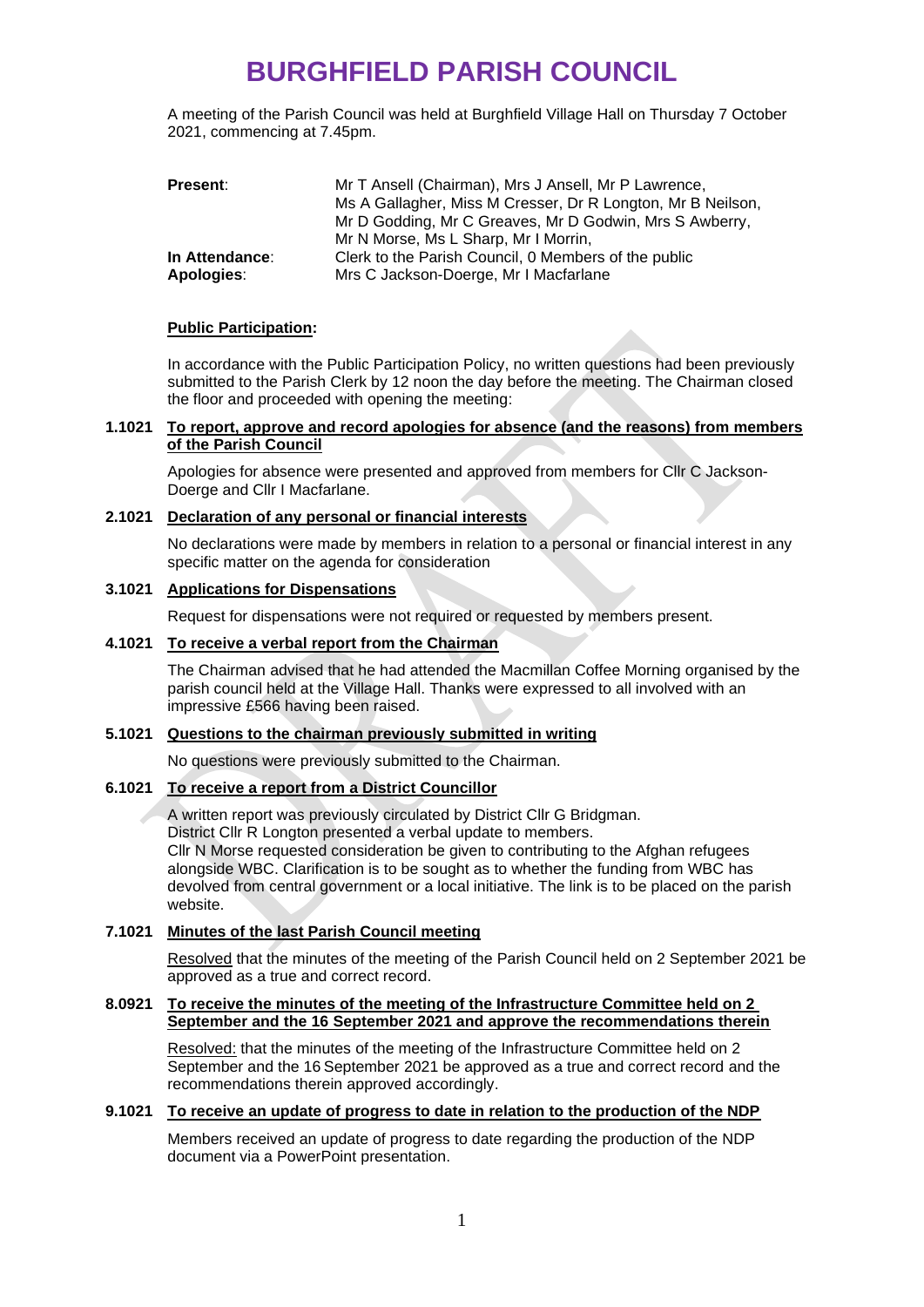# **BURGHFIELD PARISH COUNCIL**

#### **10.1021 To receive the minutes of the meeting of the Community Committee held on 9 September 2021 and approve the recommendations therein**

Resolved: that the minutes of the meeting of the Community Committee held on 9 September 2021 be approved as a true and correct record and the recommendations therein approved accordingly.

### **11.1021 To receive the minutes of the meeting of the Asset Management Committee held on 23 September 2021 and approve the recommendations therein**

Resolved: that the minutes of the meeting of the Asset Management Committee held on 9 September 2021 be approved as a true and correct record and the recommendations therein approved accordingly.

Members noted the committee is to revert to the Community Hub Committee to avoid any confusion as to its remit, as per the terms of reference.

The desire to provide a café in a temporary building on the Common recreation ground is to be pursued with the full support of the parish council.

### **12.1021 To receive the minutes of the meeting of the Governance & Finance Committee held on 16 September 2021 and approve the recommendations therein**

Resolved: that the minutes of the meeting of the Governance & Finance Committee held on 9 September 2021 be approved as a true and correct record and the recommendations therein approved accordingly.

## **13.1021 Financial Matters**

- i) Parish Council Bank Account Reconciliation and payments as of 30 September 2021 The accounts reconciliation statements for month ending 30 September 2021 were noted. Items for payment were noted and as such sums are to be debited to the account of the Parish Council.
- ii) Village Hall Bank Account Reconciliation and payment as of 30 September 2021 The accounts reconciliation statements for month ending 30 September 2021 were noted. Items for payment were noted and as such sums are to be debited to the account of the Village Hall.

## **14.1021 To consider the specific projects for inclusion within the revenue and capital estimates for financial year 2022/2023**

Resolved: That each committee is to discuss their priorities for the next year and the subsequent 3/5 years. The proposals will be presented at the November full Parish council meeting.

#### **15.1021 To receive brief verbal reports from Parish Council Representatives attending meetings of Outside Bodies to which they have been appointed.**

Cllr M Cresser attended the AGM of the Burghfield & Mortimer Volunteer Bureau, providing members with a verbal report of items of note.

#### **16.1021 To request items from Committee Chairman requiring any action by the Communications Committee**

An overview of the NDP is to be provided for inclusion within the next newsletter.

## **17.1021 Matters for Future Discussion**

Volunteers were requested to assist at the Remembrance Day Parade with the following members agreeing to assist being Cllr P Lawrence, Cllr L Sharp, Cllr I Morrin.

# **18.1021 Items for information**

The Clerk advised the meeting schedule had been updated as follows for October: